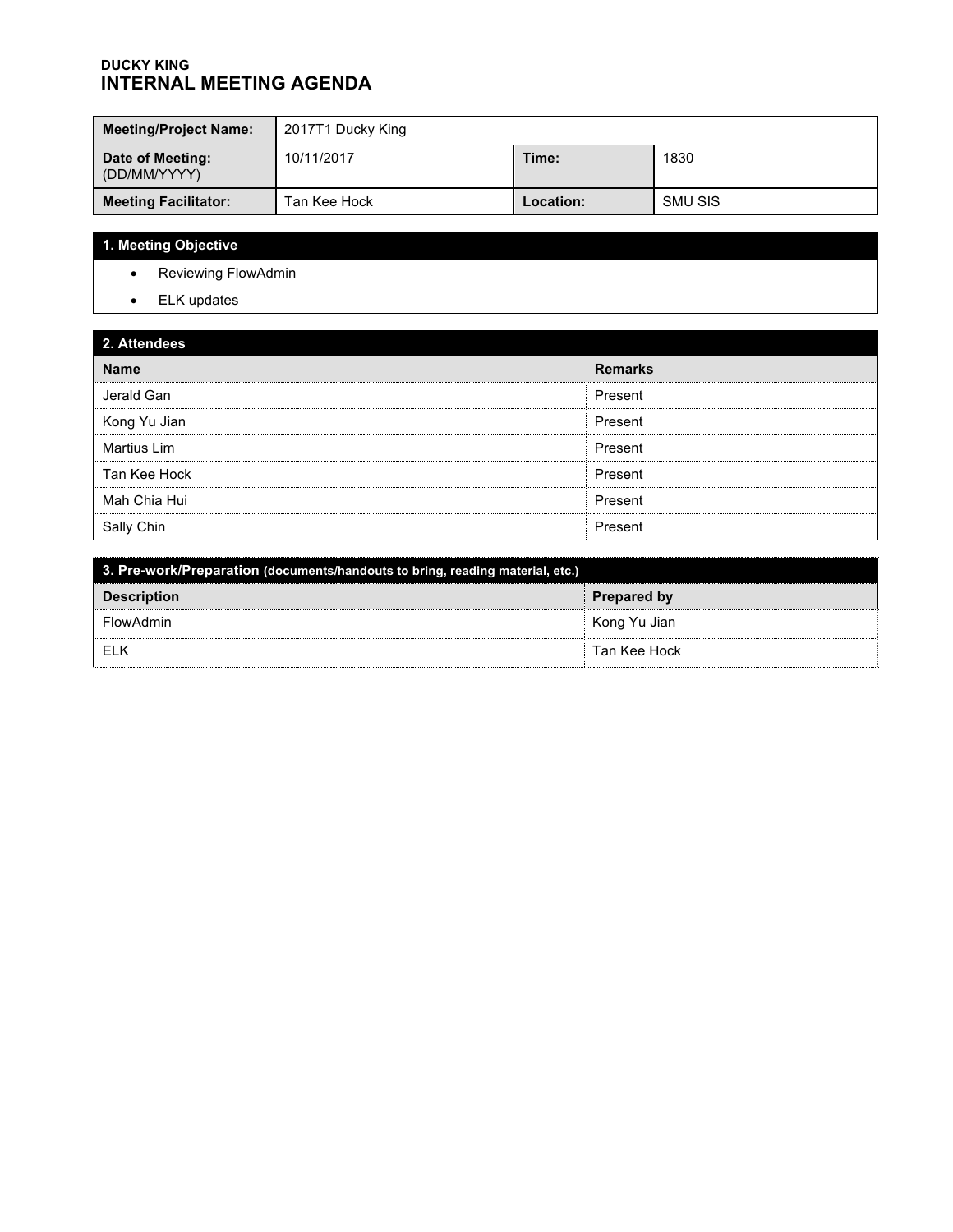#### **DUCKY KING INTERNAL MEETING MINUTES**

| <b>Meeting/Project Name:</b>     | 2017T1 Ducky King |           |         |
|----------------------------------|-------------------|-----------|---------|
| Date of Meeting:<br>(DD/MM/YYYY) | 10/11/2017        | Time:     | 1830    |
| <b>Meeting Facilitator:</b>      | Tan Kee Hock      | Location: | SMU SIS |

# **1. Meeting Objective**

- Reviewing FlowAdmin
- ELK updates

## **2. Attendees**

| <b>L. AUGHUGGS</b> |                |
|--------------------|----------------|
| <b>Name</b>        | <b>Remarks</b> |
| Jerald Gan         | Present        |
| Kong Yu Jian       | Present        |
| Martius Lim        | Present        |
| Tan Kee Hock       | Present        |
| Mah Chia Hui       | Present        |
| Sally Chin         | Present        |

| 3. Agenda and Notes, Decisions, Issues                                                                            |                     |                     |  |
|-------------------------------------------------------------------------------------------------------------------|---------------------|---------------------|--|
| <b>Topic</b>                                                                                                      | Owner               | <b>Time</b><br>1830 |  |
| <b>Reviewing FlowAdmin</b>                                                                                        | Kong Yu Jian, Sally |                     |  |
| Reviewed removal of peer function                                                                                 | Chin                |                     |  |
| Reviewed all UI changes for FlowAdmin from UAT2                                                                   |                     |                     |  |
| Yu Jian to make a few more minor UI changes to FlowAdmin                                                          |                     |                     |  |
| <b>Renewal of GitHub</b>                                                                                          | All                 | 1830                |  |
| We realised that the FlowLabs Github was inaccessible due to<br>unpaid bills                                      |                     |                     |  |
| Fortunately we gave a call to Gerry and he paid the bills on the spot                                             |                     |                     |  |
| <b>ELK Update</b>                                                                                                 | Tan KeeHock, Mah    | 1900                |  |
| Succesfully made ELK pump logs from FlowNode server to logging<br>server                                          | Chia Hui            |                     |  |
| Kee Hock to work on visualisation of logs                                                                         |                     |                     |  |
| Logging server will be ingesting ngnix logs, and flownode<br>$\circ$<br>logs from both production-1 and staging-1 |                     |                     |  |

| <b>4. Action Items</b> |          |            |  |
|------------------------|----------|------------|--|
| <b>Action</b>          | Owner    | Due Date   |  |
| FlowAdmin UI           | Yu Jian  | 13/11/2017 |  |
| Visualisation of Logs  | Kee Hock | 14/11/2017 |  |